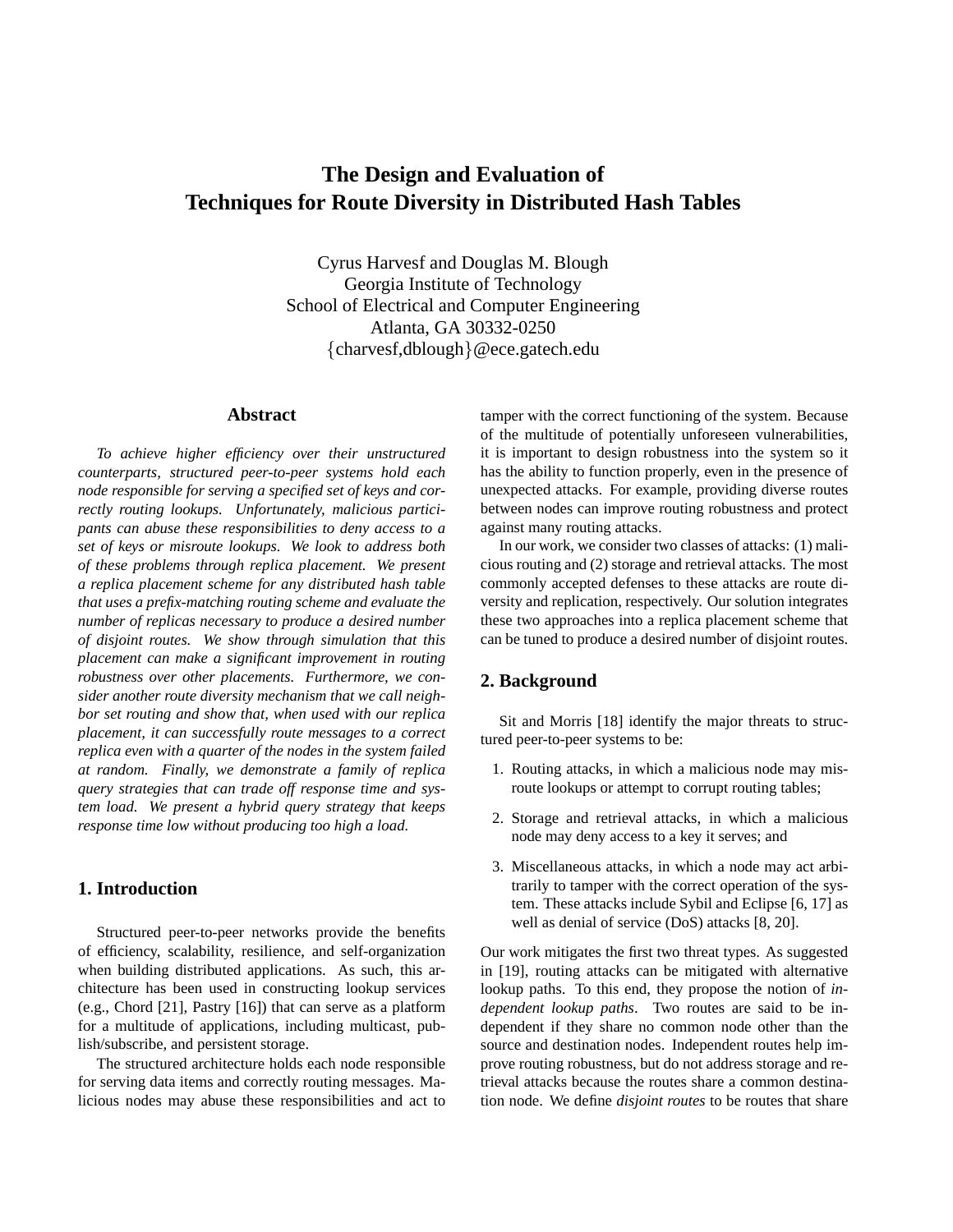

**Figure 1. Routing Success Probability with Increasing Failure Rate for 1, 2, 4, 8 and 16 Disjoint Routes.**

no common node other than the source. This is a more robust notion of route diversity.

To address storage and retrieval attacks, we use replication as Sit and Morris recommend. The novel contribution of our approach is that the replica *placement* naturally produces disjoint routes without significant modification to the underlying peer-to-peer system.

The impact of disjoint routes on routing robustness can be understood with a little analysis. If we assume that the probability that a node has failed is  $f$  and the average route length (for Pastry) is  $R = \log_{2^b} n$ , where b is the number of bits per digit in the prefix-matching scheme and  $n$  is the number of nodes, then the probability  $P_R$  that a route contains a failed node is  $P_R = 1 - (1 - f)^R$ . If we assume we have  $d$  disjoint routes, then the probability  $P$  that at least one of the  $d$  disjoint routes contains no failed nodes is  $P = 1 - P_R^d$ . We call P the *routing success probability*. The routing success probabilities for 1, 2, 4, 8 and 16 disjoint routes in a DHT with  $n = 100,000$  and  $b = 4$  are shown in Figure 1.

In order for disjoint routes to improve the robustness of our system, we require that the keys stored in the system be self-verifying; that is, we assume that a key's integrity can be verified by the client. This is necessary to detect when a node returns an incorrect entry. For types of data where self-verification is not natural, we can generate key identifiers by hashing the key object as in [5]. The client can verify the key's integrity by comparing its hash with the key identifier. Castro et al. [3] discuss self-verifying data as well as a method for managing mutable self-verifying data.

Under these assumptions, our system can tolerate attacks by up to  $d-1$  malicious nodes, where d is the number of disjoint routes. A similar approach was proven for Chord in [10]; however, we present a general solution applicable to all DHTs that use prefix-matching routing.

## **3. Related Work**

To our knowledge, outside of our own research, no previous work has considered using replica placement to improve routing robustness in DHTs. However, many works have looked at peer-to-peer routing and replica placement independently. We outline these works in the following subsections and distinguish them from our work.

#### 3.1. Peer-to-Peer Routing

Many works have looked to improve the security and robustness of peer-to-peer routing. Several approaches have been centered around the notion of alternative paths [19].

Artigas, et al. [2] use a multipath concept to secure routing. They propose Cyclone, an equivalence-based routing scheme that is built upon an existing peer-to-peer structured overlay. Independent lookup paths can be created by routing along different equivalence classes. The key difference between Cyclone and our work is that Cyclone creates independent lookup paths rather than disjoint paths. Since the paths created do not differ in the destination node, Cyclone will not prevent storage and retrieval attacks. Our work produces disjoint routes to several appropriately placed replicas, thereby preventing a limited number of attacks of this kind. Furthermore, Cyclone requires additional routing overhead per node and employs a complex routing scheme. We use a replica placement scheme that automatically produces disjoint routes without significant modification to the underlying routing mechanism.

The notion of independent paths has been considered in other works as well. In an effort to provide message confidentiality, [14] suggests that messages be split, encrypted, and sent to the destination along independent paths. Empirically, [14] determines the finger table offsets to minimize route overlap with high probability. We will show analytically that our placement scheme creates disjoint routes.

Castro et al. [3] propose a secure routing primitive using replication and two routing mechanisms. They combine efficient, locality-based routing with constrained routing mechanisms to find diverse routes to the replica set in the event of routing failure. The key mechanism in creating route diversity is the notion of *neighbor set anycast*. Rather than modifying the underlying routing mechanism, we improve routing robustness by carefully placing replicas. Using the robustness properties we prove herein for our replica placement, we will show that it can be combined with a neighbor set routing approach similar to Castro's to achieve even greater security.

Mickens and Noble [12] develop a framework for diagnosing broken overlay routes, whether they result from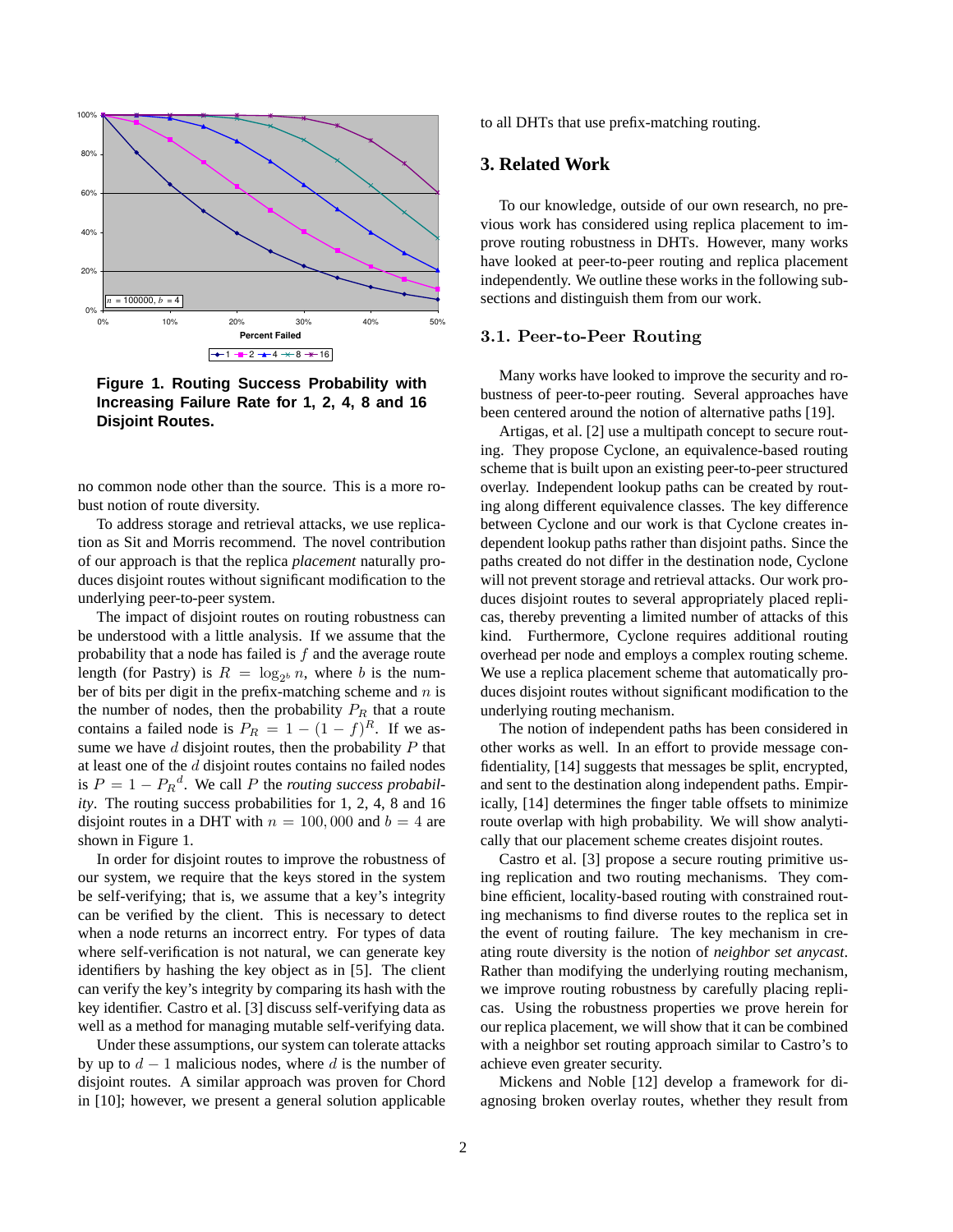IP-level link failures or malicious routers at the overlaylevel. Once the source of the error is detected, the DHT can circumnavigate broken IP-level links or exclude misbehaving nodes to improve the routing robustness of the system. Rather than excluding misbehaving nodes (which may have been falsely diagnosed), our replica placement builds robustness by providing disjoint routes, which can be used to avoid faulty nodes.

## 3.2. Replica Placement

Replica placement has long been studied in realms outside of peer-to-peer systems. As more work has been done within peer-to-peer systems, it has become clear that replica placement can be used to manage load and satisfy capacity constraints while improving the quality of service in the system. Many studies have compared the performance of several placement schemes in terms of quality of service, availability, and time to recovery [4, 7, 11, 13]. However, to our knowledge, none have considered routing robustness as it relates to replica placement.

Ghodsi et al. [9] present the *symmetric* replica placement scheme, which is equivalent to *equally-spaced* replica placement. They present the benefits that can be achieved in terms of message overhead in node joins and leaves, load balance, and fault tolerance by using this placement. Although such a placement can improve routing robustness, as shown in [10], it is not efficient in the creation of disjoint routes for all DHTs. Our placement efficiently creates disjoint routes while preserving *adaptivity*, or the ability to change the replication degree with minimal overhead.

# **4. Route Diversity Techniques**

In this section, we consider two methods for creating diverse routes in a DHT. First, we will present a replica placement such that the routes to a replica set form a set of disjoint routes. Second, we will describe the route diversifying technique employed by [3] and define *neighbor set routing*, a mechanism that can be used to increase route diversity.

#### 4.1. MaxDisjoint Replica Placement

In the following discussion, we assume that node routing tables are organized as in Pastry [16] and that each entry may be optimized for locality awareness or constrained as suggested by [3]. Furthermore, we assume that routing is performed in an identifier space of size  $N$  and that the prefix-matching occurs in digits of base B, where  $B = 2^b$ for b bits per digit.

We define  $shl(i, j)$  to be the length (in base-B digits) of the shared prefix between the identifiers i and j as in [16]. All of our analytical results are proven within the context of a *full* DHT, which we define to be a DHT wherein every identifier in the identifier space is represented by a node.

The simplest method for generating disjoint routes is to ensure that each route uses a different routing table entry as its first hop. The following lemma embodies the premise of our approach and will be used to prove that our replica placement can be used to produce any desired number of disjoint routes.

**Lemma.** *In a full distributed hash table that uses prefixmatching routing, routes originating at the same source node that differ in the first hop are disjoint.*

*Proof.* Consider a query node q and two routes originating at q destined for keys  $k_1$  and  $k_2$ . Suppose that the first hop of the routes are  $n_1$  and  $n_2$  ( $n_1 \neq n_2$ ), respectively. The identifiers of nodes  $n_1$  and  $n_2$  differ in the  $(i + 1)$ -th most significant digit, where  $i = \min\{shl(q, k_1), shl(q, k_2)\}.$ Furthermore, the subsequent hops in each route will share at least the first  $(i + 1)$  digits with the first hop. Therefore, the two routes cannot share any common nodes and are disjoint.  $\Box$ 

Next, we present our replica placement algorithm and a theorem, which prescribes the replication degree necessary to produce any desired number of disjoint routes.

**MaxDisjoint Algorithm.** *The replica placement is performed in*  $m + 1$  *rounds, where*  $m = \lfloor \frac{d-1}{B-1} \rfloor$ *. The first* m *rounds each consist of* B − 1 *steps and the final round consists of n steps, where*  $n = (d - 1) \text{ mod } (B - 1)$ *. In the* i*-th round,* B<sup>i</sup>−<sup>1</sup> *replicas are placed at equally-spaced locations over the entire identifier space at each step (spac-* $\int \frac{S}{B^{n-1}}$  *in step j of round i, the replica locations are given by:*

$$
R_{i,j} = \{k_{i,j}, k_{i,j} + s_i, k_{i,j} + 2s_i, \dots
$$

$$
\dots, k_{i,j} + (B^{i-1} - 1)s_i\} \pmod{N},
$$

where  $k_{i,j} = k + j \frac{N}{B^i}$ .

**Theorem.** *To produce* d *disjoint routes from any query node to a key* k *in a full distributed hash table using prefix-matching routing with base*  $B > 1$ *, the key k must be replicated at*  $(n + 1)B<sup>m</sup>$  *locations determined by the MaxDisjoint Algorithm, where*  $m = \lfloor \frac{d-1}{B-1} \rfloor$  and  $n =$  $(d-1) \mod (B-1)$ .

*Proof.* (By induction) When  $d = 2$ , the replica placement is performed in one step wherein a single replica is placed in addition to the master key location. Therefore, the key is replicated at  $k$  and  $k+\frac{N}{B} \bmod N$ . These two replicas differ in the first digit. Therefore, any query node would route to these replicas using two different routing table entries, which produces two disjoint routes.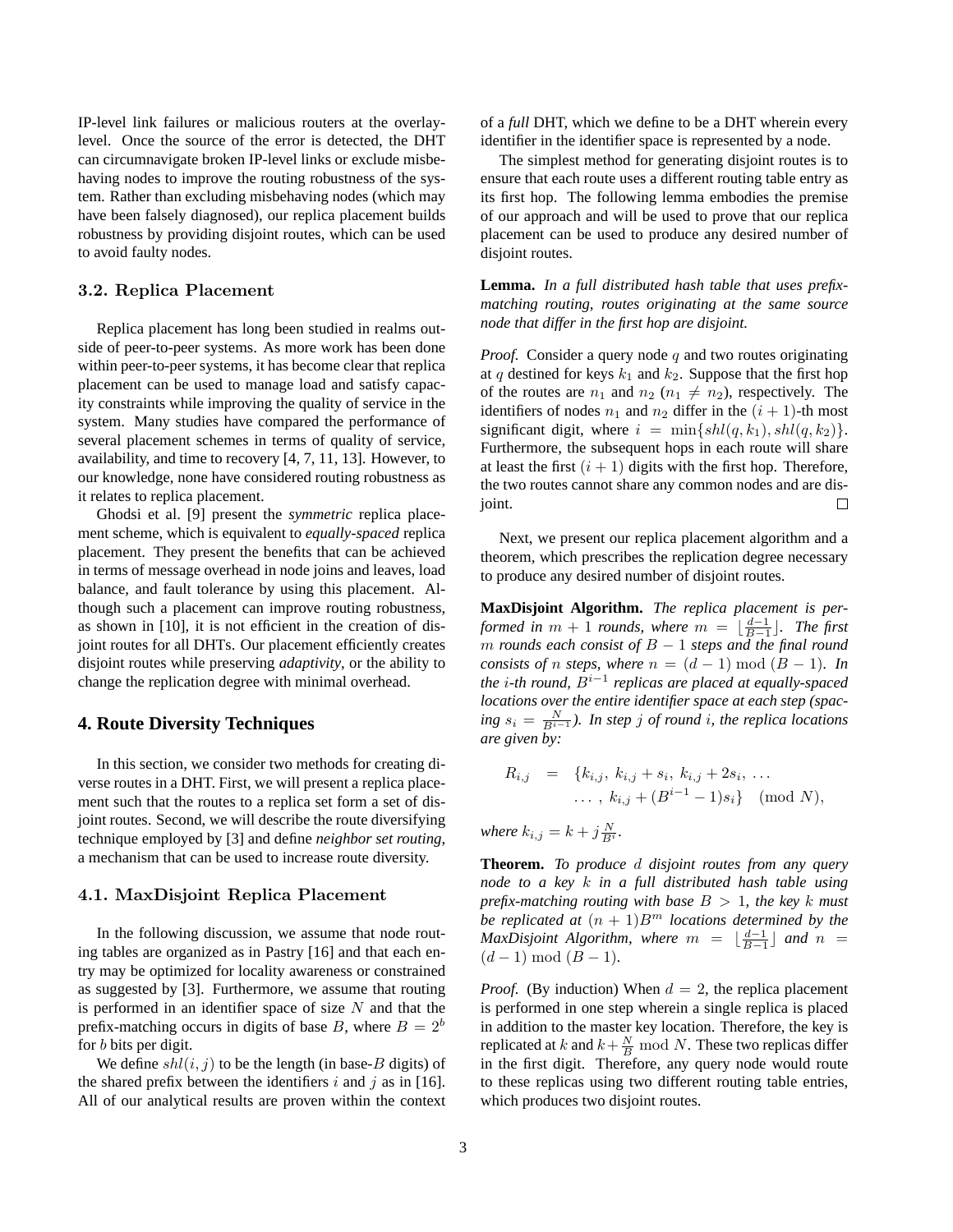Assume that the replica placement correctly creates d disjoint routes. We will show that performing an additional step in the algorithm produces one additional disjoint route. Let this additional step be step  $j$  in round  $i$ . Consider a query node q and select the replica  $r \in R_{i,j}$  such that  $shl(r,q) \geq (i-1)$ . Such a replica exists and is unique because the replicas in  $R_{i,j}$  take on all  $B^{i-1}$  possible combinations in the first  $(i - 1)$  digits and share the remaining digits. Let  $i^* = shl(r, q)$ . The query node q will create an additional disjoint route to  $r$  by using the appropriate entry in the  $i^*$ -th row of its routing table (the column corresponds to the value of r in the  $(i^* + 1)$ -th digit). No other replica can use this entry because r differs from all other replicas (outside its own step) in the  $i$ -th digit.

The number of replicas necessary to create  $d$  disjoint routes can be computed by summing the number of replicas used in each step. The master key accounts for one route and the remaining  $d-1$  are created through the replica placement. The number of full rounds is determined by the number of times  $B - 1$  divides  $d - 1$  ( $m = \lfloor \frac{d-1}{B-1} \rfloor$ ) and the remaining routes are created in the final (partial) round  $(n = (d-1) \mod (B-1))$ . Since,  $B^{i-1}$  replicas are placed at each step in round  $i$ , the total number of replicas is given by:

$$
1 + \left[\sum_{i=1}^{m} (B - 1)B^{i-1}\right] + nB^{m} = (n+1)B^{m}
$$

Since each step creates an additional route by using a single routing table entry and the number of disjoint routes is bounded by the outgoing node degree, it is straightforward to show that this placement creates the maximum number of disjoint routes for the given replication degree. For this reason, we give our placement the name MaxDisjoint.

It is worth noting that disjoint routes are created without modifying the underlying routing mechanism. MaxDisjoint naturally creates disjoint routes using the prefix-matching property of the routing scheme. It can be shown rather easily that this result is consistent with the equally-spaced replica placement for Chord prescribed in [10].

As described in the replica placement algorithm, in each round replicas are placed starting at the master key and working in the direction of increasing identifiers. The algorithm is presented as such for its simplicity. However, the steps within each round can be performed in any order. Each step is functionally equivalent to the others in its round. Therefore, a real implementation may reorder the steps in each round to distribute the replicas more uniformly across the identifier space. This will help to provide load balance and tolerate runs of contiguous failed nodes.

Note that when  $n = 0$ , MaxDisjoint is equivalent to equal-spacing. However, when  $B > 2$ , equal-spacing is not



**Figure 2. Required Replication Degree for Increasing Numbers of Disjoint Routes.**

a low cost, *adaptive* replica placement. An adaptive solution allows for the replication degree to be changed with minimal cost. In order for equal-spacing to be adaptive without shifting replicas, the replication degree must be increased by a factor of two. Each time the number of replicas is doubled, a single replica is introduced between each pair of existing replicas, splitting the existing spacing in half. Thus, an adaptive equally-spaced solution must have a replication degree that is a power of two. The MaxDisjoint placement is a low cost alternative. A comparison of the number of replicas needed to produce a desired number of disjoint routes for MaxDisjoint and an adaptive equallyspaced placement is depicted in Figure 2. In most cases, an adaptive equal-spacing uses excessive replicas to achieve the same number of disjoint routes as our placement.

#### 4.2. Neighbor Set Routing

Castro et al. [3] construct a *neighbor set anycast* to route to a clustered replica set. The premise is to route to nodes that contain the master key in their neighbor set. Using knowledge of the neighbor sets of those nodes, the correct nodes that are home to the replica set can be determined.

In order to reach the nodes containing the master key in their neighbor set, messages must be routed along diverse routes. To create diverse routes, messages are routed using the neighbor set of the query node. We call this *neighbor set routing*. Neighbor set routing sufficiently creates diverse routes when the replicas are distributed uniformly over the identifier space, as in CAN [15] and Tapestry [22]. However, when replicas are clustered, most routes will likely converge at the nodes preceding the replica set in the identifier space. In our experiments, we consider how well route diversity is created when replicas are clustered and measure the impact of combining it with our replica placement.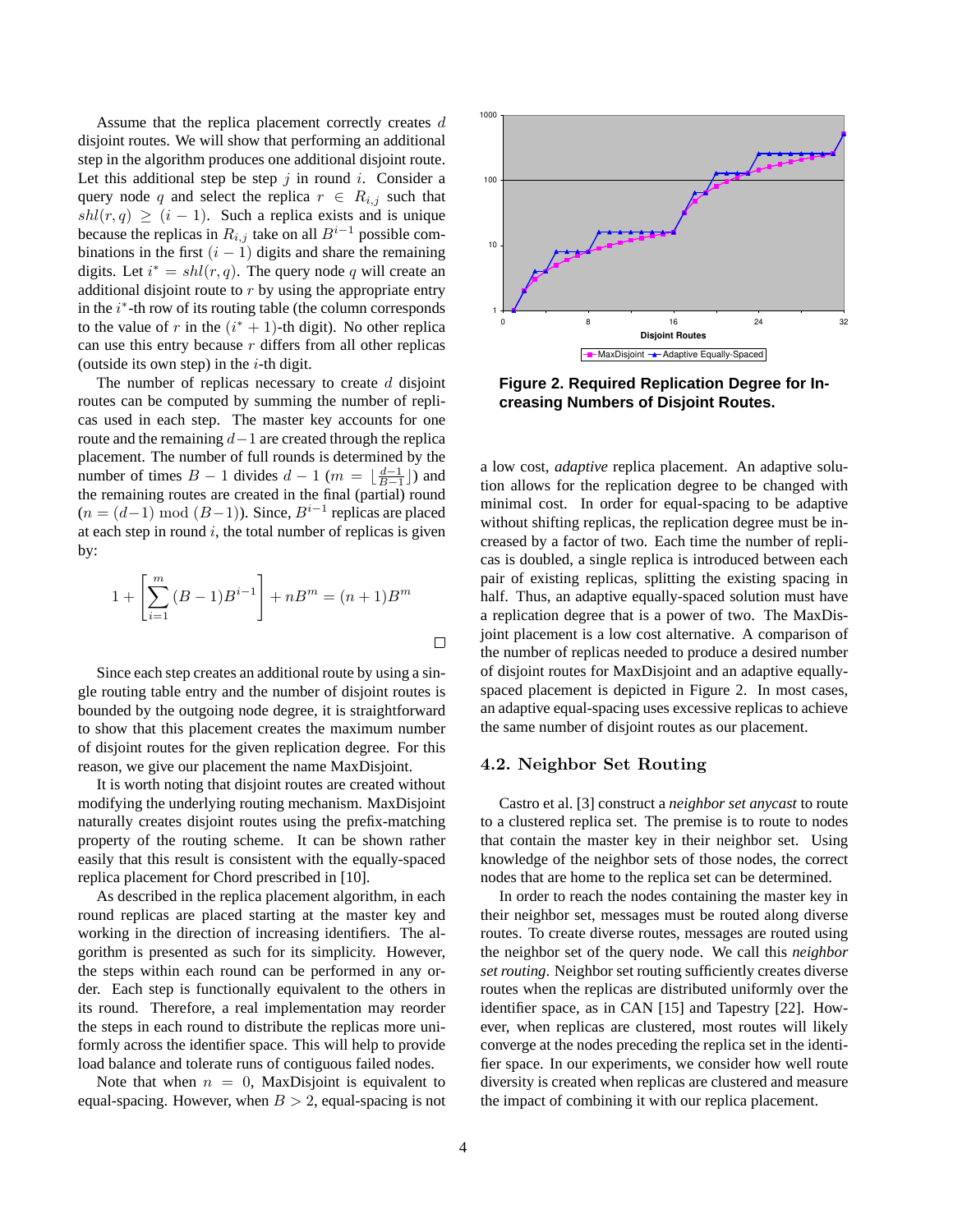# **5. Experiments**

Three experiments were run to evaluate our replica placement. First, we evaluated how well the placement improves routing robustness compared to other replica placements, even in DHTs that are not fully populated. Second, we measured the degree to which neighbor set routing improves routing robustness over replica placement alone. Finally, we considered the impact of our replica placement on response time and system load.

All experiments were performed using a Java-based simulator we developed. For the first two experiments, it is sufficient to use a simple route computer to compute the routes between any two nodes in a DHT. To accurately measure response time and, more importantly, the impact of queuing on response time, it was necessary to build a discrete event simulator over the route computer.

For all experiments, 1024 nodes were modeled in a Pastry DHT with a 20-bit identifier space and  $b = 4$  (hexadecimal digits are used in prefix-matching). For the first two experiments, each data point in the results is the average of over 100,000 lookups. Because of the extended runtime for discrete event simulations, each data point in the response time experiments is the average of over 10,000 lookups.

#### 5.1. Replica Placement

Experiments were performed to compare several replica placements in terms of the number of disjoint routes created and the impact on routing robustness. In addition to our replica placement, we also considered random placement, where replica locations are randomly selected from a uniform distribution; neighbor set placement, where replicas are placed within the neighborhood (leaf set in Pastry terms) of the master key; and spaced placement, where replicas are separated by a fixed spacing. For the spaced placement, we used spacings of 1024 and 8192.

The average number of disjoint routes created for each replica placement is depicted in Figure 3. For the parameters tested, our replica placement outperforms the other placements in creating disjoint routes. The random placement performs second best, but our replica placement produces an average of 10-15% more disjoint routes than a random placement and nearly 50% more for 16 replicas. Furthermore, in the worst case, a random placement could produce as few disjoint routes as neighbor set placement. Our placement creates a provable number of disjoint routes for every possible query.

The spaced replica placements perform quite poorly compared to our placement because the spacing should vary with the number of replicas to effectively create additional disjoint routes. Note that 1024-spacing creates about as



**Figure 3. Number of Disjoint Routes with Increasing Replication Degree.**



**Figure 4. Probability of Routing Success with Increasing Failure Rate.**

many disjoint routes as neighbor set placement. This is because the average inter-node spacing is 1024.

To measure the impact on routing robustness, we randomly selected nodes within the system to fail. We assume that a route that contains only correct nodes returns a correct result. For each query, the query node computes routes to the entire replica set. If there exists a route that returns a correct result, the lookup is deemed successful.

The impact of the placement of eight replicas on routing robustness can be seen in Figure 4. Our replica placement routes messages with the highest success rate over the range of failure rates tested. Even with a quarter of nodes failed, 99% of lookups are successful This is a dramatic improvement over the neighbor set placement, which only routes 75% of all messages succcessfully with a quarter of nodes failed. The random placement performs comparably to our placement, but introduces bias toward particular queries that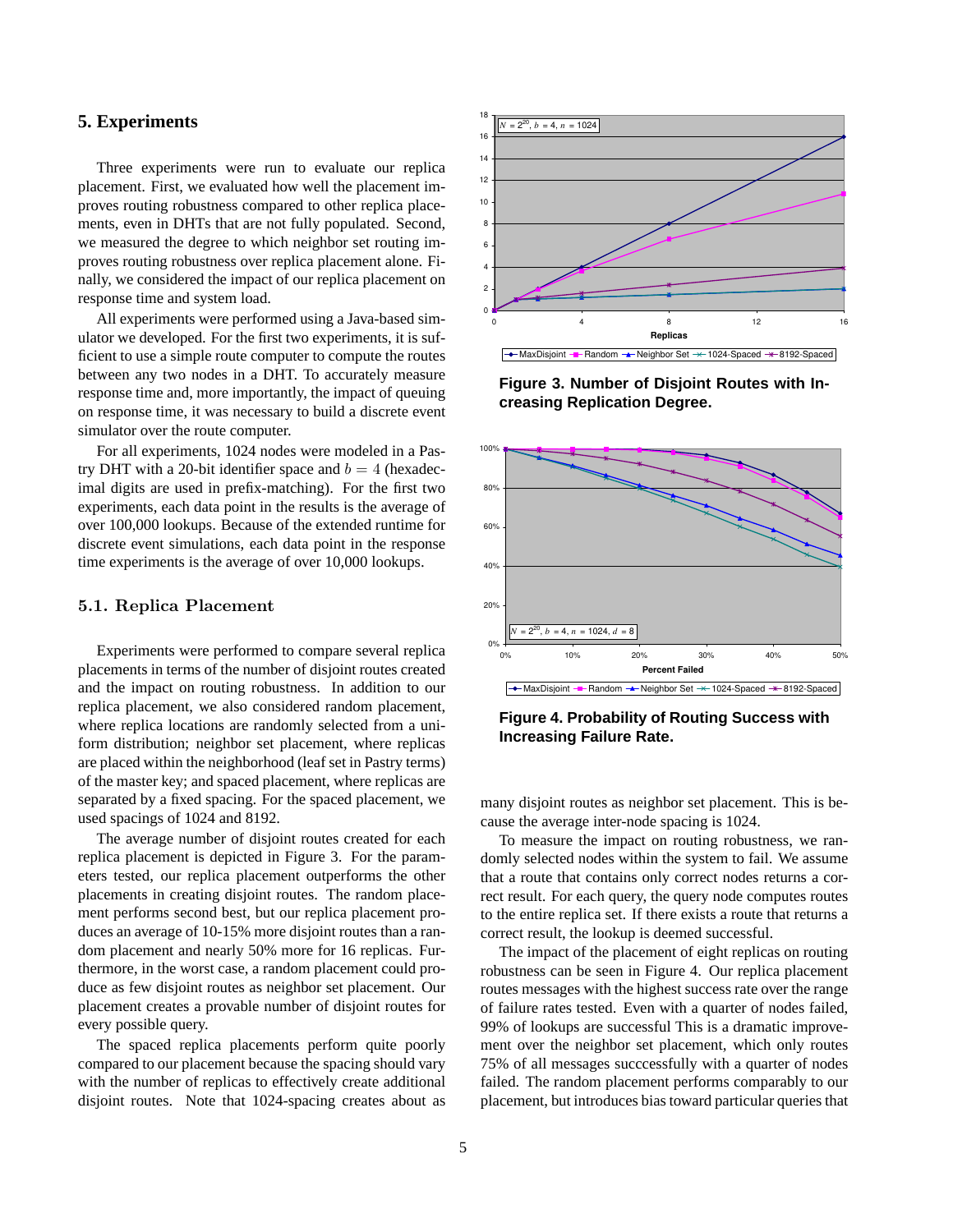

**Figure 5. Probability of Routing Success of Replica Placement (RP) and Neighbor Set Routing (NBR) with Increasing Failure Rate.**

could be exploited by an adversary.

The spaced and neighbor set placement do not sufficiently create route diversity to have a significant impact on routing robustness. The 1024-spaced placement performs worse than the neighbor set placement because spaced replicas may actually reside on the same node. Replicas placed in a neighbor set reside on distinct nodes, which creates more diversity over spaced placements with small spacings relative to the inter-node spacing.

## 5.2. Combining Route Diversity Techniques

To evaluate the relative impact of replica placement and neighbor set routing on routing robustness, we conducted a set of experiments to measure the routing success rate. We measured the success rate with neither route diversity mechanism, with each mechanism individually, and with both mechanisms together. When both mechanisms are used together, the query node routes to each replica using its neighbor set nodes as the first hop. The results for eight replicas and a neighbor set size of eight are shown in Figure 5.

Both replica placement and neighbor set routing can make a significant improvement in routing robustness over no route diversity at all. However, replica placement has a stronger impact on the routing success rate. This is because neighbor set routing cannot create disjoint routes. Instead, it attempts to create diverse routes, which at best share no nodes other than the destination node.

Nonetheless, there is benefit in using neighbor set routing in conjunction with replica placement. Especially at higher failure rates, neighbor set routing can introduce additional diversity that can increase routing robustness. With half of the nodes in the system compromised, using neighbor set routing and replica placement together can route 90% of all lookups successfully compared to only a 66% success rate with replica placement alone.

# 5.3. Response Time and System Load

Finally, since replica placement seems to be a reasonable method for improving routing robustness, it is natural to consider some of the practical concerns with using replication. When querying a replica set, response time can be reduced by querying the entire replica set in parallel. However, this may have a significant impact on the system load. Therefore, we consider three replica query strategies: parallel, sequential and hybrid.

Contrary to the parallel strategy, the sequential strategy queries replicas one at a time waiting for a response before querying the next replica. This strategy controls system load at the expense of response time.

We also considered a hybrid approach in which replicas are queried in sets of two or more replicas. Sets are queried one at a time waiting for a response before querying the next set. With this strategy, the trade-off can be tuned using the set size to achieve the desired response time with a reasonable system load.

To present realistic response times, we modeled the internode delay with a log-normal distribution with mean 60ms and standard deviation 50ms and total response time as the sum of inter-node delays along a route. The log-normal distribution parameters were selected using results from a study of TCP connection round trip times [1].

We extended our fault model to assume that failed nodes correctly forward lookups to create added system load, but return incorrect responses that the query node is able to detect. Therefore, a failed route will result in the same system load as a successful route, but will add to the overall response time of the lookup. In a real system where a failure may result in no response at all, it would be necessary to use a timeout for the sequential and hybrid schemes. Correctly tuning these timeouts is beyond the scope of this paper.

The average response time and system load for eight replicas are shown in Figure 6. For the hybrid strategy, set sizes of two and four (marked "Hybrid-2" and "Hybrid-4", respectively) were used. These experiments used a relatively low lookup rate of 100 lookups per second, which results in little or no queuing. Therefore, these results are representative of near ideal conditions.

In the presence of ideal conditions, the trade-off between response time and system load is clear. The parallel strategy provides less variability in response time. With increasing failure rate, the response time of the sequential strategy increases rapidly while the parallel strategy slowly increases. However, this comes at the expense of system resources. Using a hybrid strategy can exploit the trade-off to have the reduced response time variability of parallelization while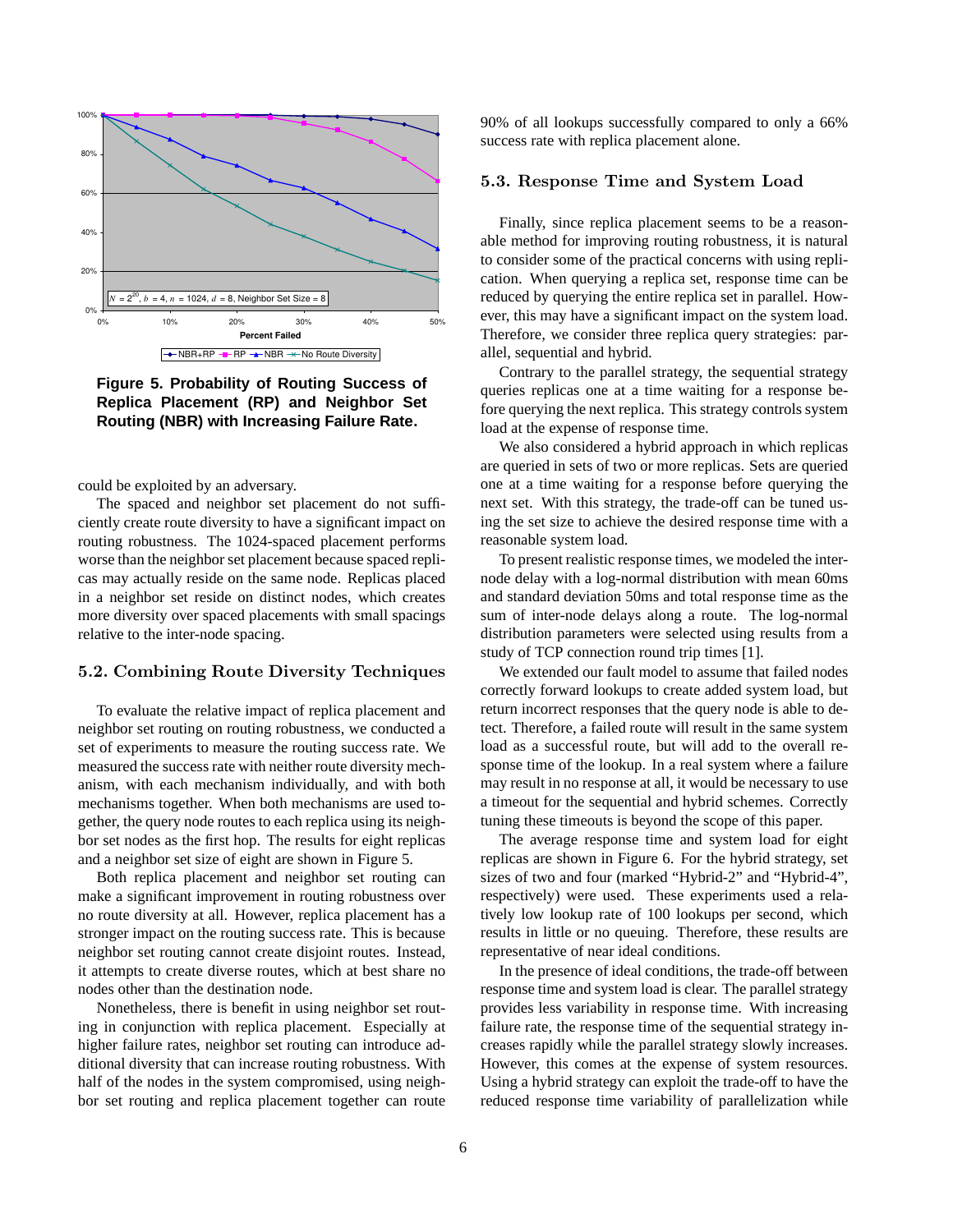

**Figure 6. Average Response Time (in Seconds) and System Load (in Messages) for Successful Lookups.**

reasonably controlling the system load.

To measure the effect of message queuing on response time, the above experiment was repeated for lookup rates varying from  $1 \times 10^2$  to  $1 \times 10^7$  lookups per second. Since the underlying physical topology is difficult to predict and we are more concerned with the queuing that results from our query strategy, we modeled queuing in the overlay, rather than in the physical network. We assume that each node in the overlay is a leaf node in the underlying physical topology and has a 1 megabit per second link to its gateway router. Furthermore, we assume that the message size is 1 kilobyte, which is consistent with real Pastry implementations. The average response time in a system with 25% of nodes failed is shown in Figure 7.

For applications with relatively low lookup rates (less than 1000 lookups per second), response times close to ideal can be expected. However, as the lookup rate increases, the response time of the parallel strategy degrades rapidly to nearly double the response time of the sequential strategy. This effect can be compounded with a larger replication degree. If the lookup rate of the application is known a priori, then the appropriate degree of parallelization can be chosen to achieve minimal response time without causing excessive strain on the system. When the lookup rate cannot be known a priori, the use of a hybrid strategy can help manage the trade-off. A potential area for future work is a distributed protocol for congestion control that can detect congestion in the system and tune the degree of parallelization appropriately to minimize response time.

## **6. Discussion**

We have described a replica placement scheme that creates disjoint routes, which can be applied to any DHT that



**Figure 7. Average Response Time for Successful Lookups (in Seconds) with Increasing Lookup Rate (25% of Nodes Failed).**

uses prefix-matching routing. Furthermore, we have shown through simulation that such a scheme can improve routing robustness. This solution requires no modification to the underlying routing scheme and produces desirable results, even for sparsely populated DHTs. Our experiments have shown that using our replica placement can be used to correctly respond to all queries with high probability even with a quarter of the system nodes failed.

Furthermore, we considered neighbor set routing as another route diversity mechanism and showed that it can be used to improve on replica placement in terms of routing robustness. With half of the nodes failed, using neighbor set routing with replica placement can improve the routing success rate substantially over replica placement alone. Therefore, using two route diversity mechanisms, like replica placement and neighbor set routing, can have a positive impact on routing robustness. The development of new route diversity mechanisms that can be used in concert to improve routing robustness is a topic for future work.

Finally, we considered some practical ramifications of using replica placement in a real implementation; that is, we evaluated the impact of the replica query strategy on response time and system load. In particular, we considered three query strategies: parallel, sequential and hybrid. As expected, there is a trade-off between response time and system load with the strategy used. The parallel strategy gives a low variability, fast response time at the expense of high system load. To the contrary, the sequential strategy reduces system load at the cost of response time. The hybrid strategy allows the application to tune the response time and system load to tolerable levels. The consideration of alternative query strategies is a potential area for research.

Further experiments were run to measure how quickly the added system load of the parallel strategy degrades the